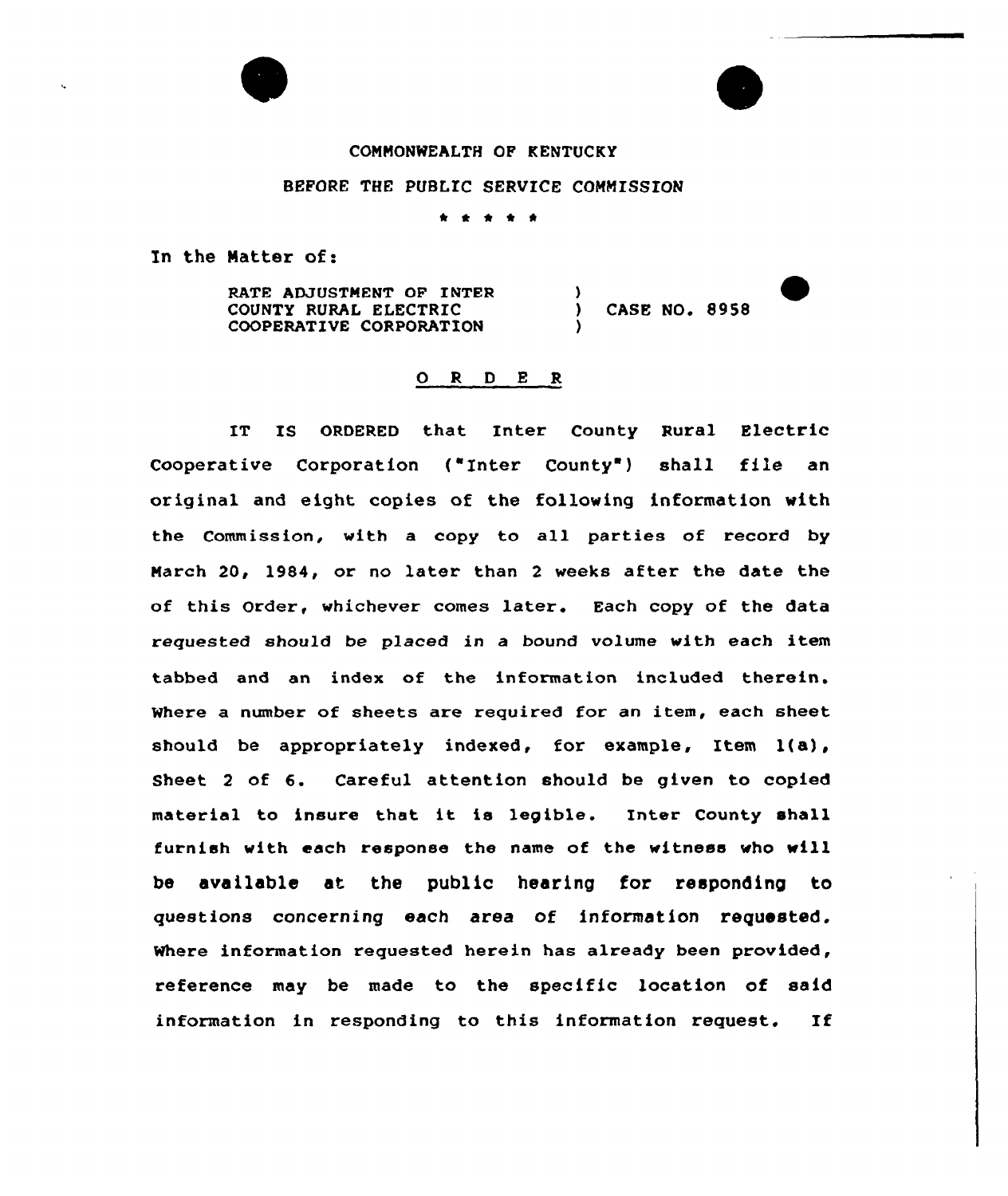



neither the requested information nor a motion for an extension of time is filed by the stated date, the case may be dismissed.

#### Information Request No. 2

1. Provide the basis for the estimates of two-party and three-party CATV attachments shown in calculating Adjustment No. 3 from Exhibit J, page 6 of 64.

2. Explain why, in Adjustment No. 11, Exhibit J, page 62 of 64, the monthly amortization of \$81.09 has been calculated for <sup>8</sup> months when <sup>8</sup> months of expense (January August) was included in the test year.

3. Provide the auditor''s report for calendar year 1983 as soon as it becomes available.

4. Provide the following data applicable to Adjustment No. 6, interest expense:

a. The work order invoices listed on Exhibit J, pages 27-28 of 64.

b. <sup>A</sup> detailed explanation af how Inter County was able ta defer the requisition of the REA and CFC loan funds until December 1983.

c. <sup>A</sup> comparison af the average number af customers during the test year for each customer classification with the number at the end of the test year for each classification.

 $-2-$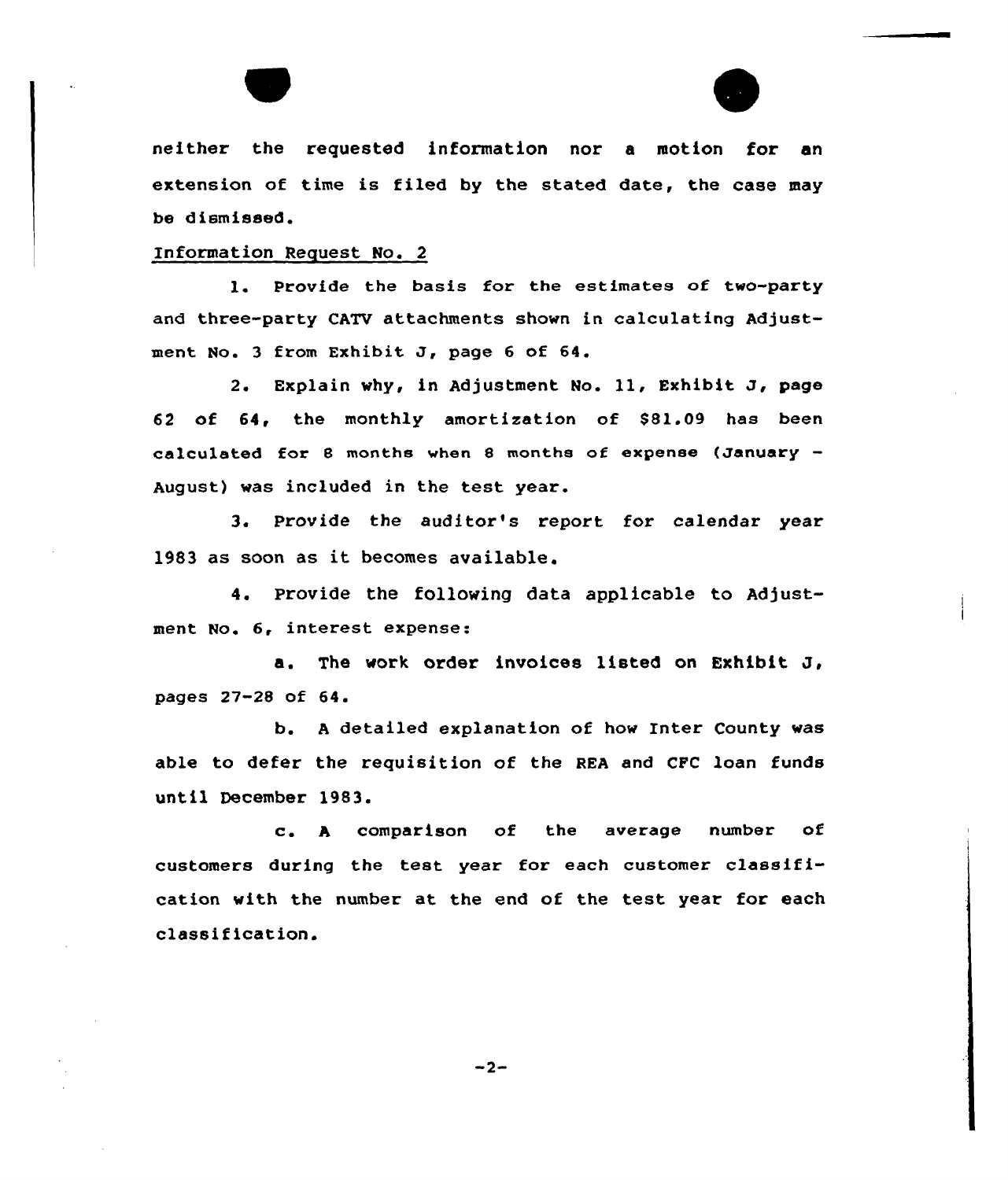

5. List the name of the provider of the following benefit programs:

a. Group Life Insurance.

b. Disability Insurance.

c. 24-Hour Accident and Business Travel Insurance.

6. Explain the omission of taxes as a deduction for the purpose of calculating the provision for working capital in Exhibit R.

7. Explain in detail the assumptious and judgements made in making the decision to reduce the value of the patronage capital assigned by United Utility Supply and KAEC to a value of zero as per Exhibit H, page <sup>3</sup> of 4.

8. a. Provide <sup>a</sup> detailed explanation for each of the expenditures listed in Exhibit 7, pages 1-4, for promotional items.

b. Identify and explain the monthly expenses shown in Exhibit 7 for Co-op Link.

c. Explain the Co-op's policies and practices concerning portraits of directors, attorneys, etc.

9. Explain the expected benefit to Inter County's consumers of the contributions in the amount of S1,228 shown in Exhibit 8.

10. Provide an indication of whether there vill be testimony filed by any other witnesses.

ll. Does Inter County follow the depreciation rates and procedures as described in REA Bulletin 183-17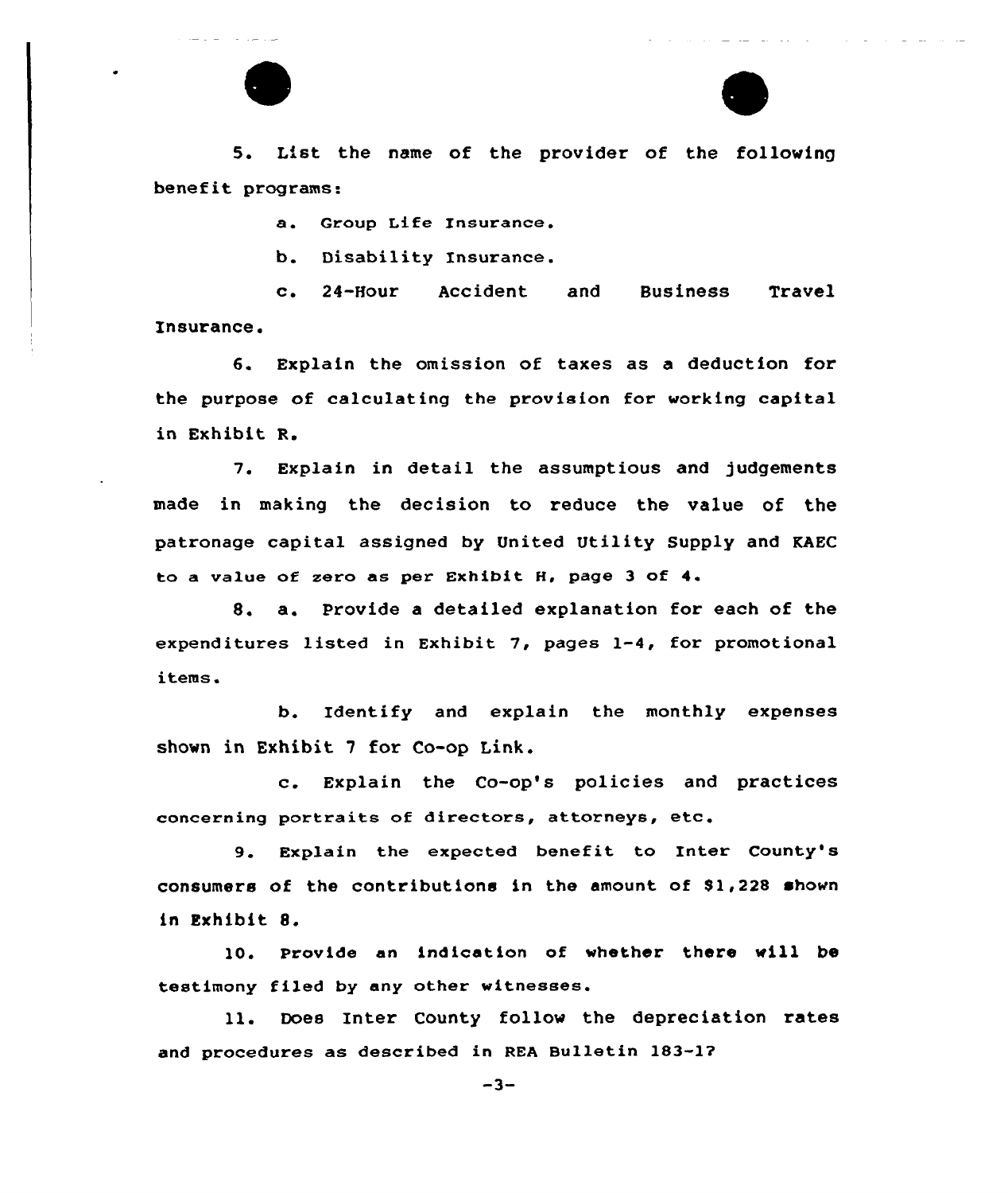12. Provide information for plotting the depreciation guideline curves in accardance with REA Bulletin 183-1. Furnish the data in the format shown on the attached Data Sheet No. l.

13. Does Inter County propose any changes in depreciation rates as part of this application?

14. With reference to Exhibit 1, page 7, of the application provide the following information:

a. Was a depreciation study performed to show the justification for changing the composite depreciation rate for Distribution Plant from 3.25 percent to 3.35 percent? If so, furnish a copy of the study and the workpapers showing how the 3.35 percent was derived.

b. Furnish the additional information shown in the format on the attached Data Sheet No. 2 (include the information listed on page 7 of Exhibit 1, where appropriate).

15. The Commission's informational Order issued January 14, 1984, called for the identification of the witnesses who would respond to questions concerning the various data requested. Inter County's response did not include such identification; therefore, Inter County should provide <sup>a</sup> revised Exhibit <sup>T</sup> which lists the witness responsible for each item, numbers 1-22, af the January 14 Order.

 $-4-$